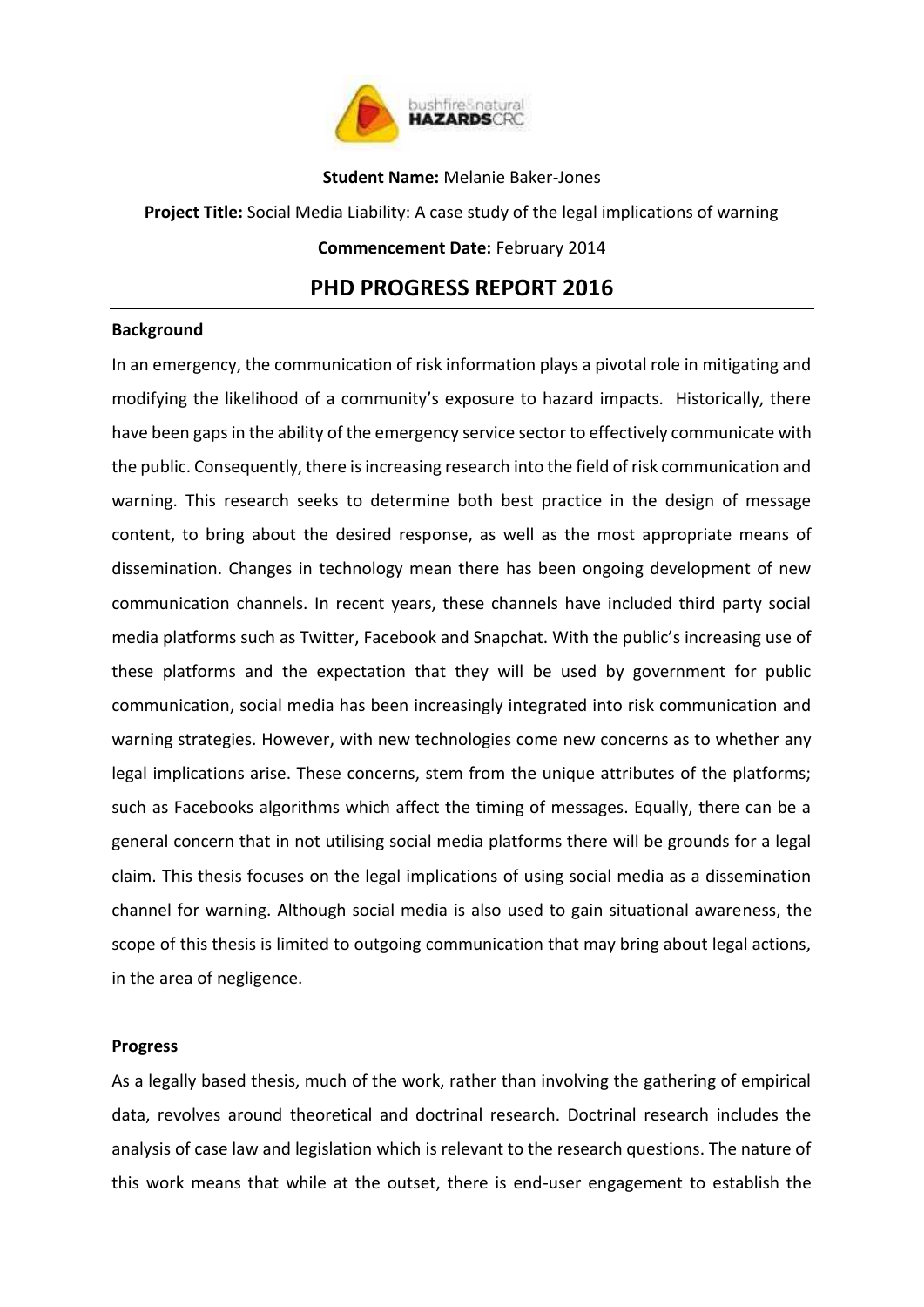nature of the problems being faced, and areas of concern, there is limited end-user input during the analysis stages. The findings of the analysis are however, very relevant to informing doctrine and governance structures for risk communication and warning, as they provide a legal rationale for the inclusion of certain actions. For example, the findings highlight that, not only is it common sense to check that public understand the symbols used in messaging so they respond as anticipated, it is also important from a legal perspective that the symbols represent the danger which is likely to occur. This needs to be done in a way that is clear and unambiguous. In this way a warning agency ensures reasonable care is taken in warning, which is a key element to be able to demonstrate in a negligence action.

With the theoretical and doctrinal focus in mind, the last 12 months have been filled, in part, with analysis of case law and legislation. In the first instance, a content analysis of emergency management and related regulation was undertaken. This content analysis sought to determine the actual extent of the responsibility for warning, which is incorporated in legal instruments, against which the emergency management sector might be held legally accountable. It also focused on the extent to which social media has been incorporated into plans, guidelines and other legal instruments. With the responsibilities outlined, it was then a matter of determining whether legal accountability, and therefore liability might arise. This second phase required an in-depth analysis of the case law related to warning. The analysis of the legislation and the case law, resulted in the compilation of four draft chapters, which include key findings and recommendations. Some of these research findings have been incorporated into the research poster, which has been supplied for AFAC 2016.

Along with the legal analysis which has been undertaken, the remainder of the time has been spent:

- Consolidating the final chapter structure of the thesis and crafting the chapters which provide the theoretical story supporting the analysis.
- Presenting the thesis in the 'three-minute thesis' format at the BNHCRC Research Forum in Brisbane 2015, as well as attending the RAF in Hobart in 2016.
- Co-authoring an article which is about to be submitted for approval for publication. Once the article has been accepted for publication, the title and article will be made available through BNHCRC.
- Furthering my teaching and communication skills